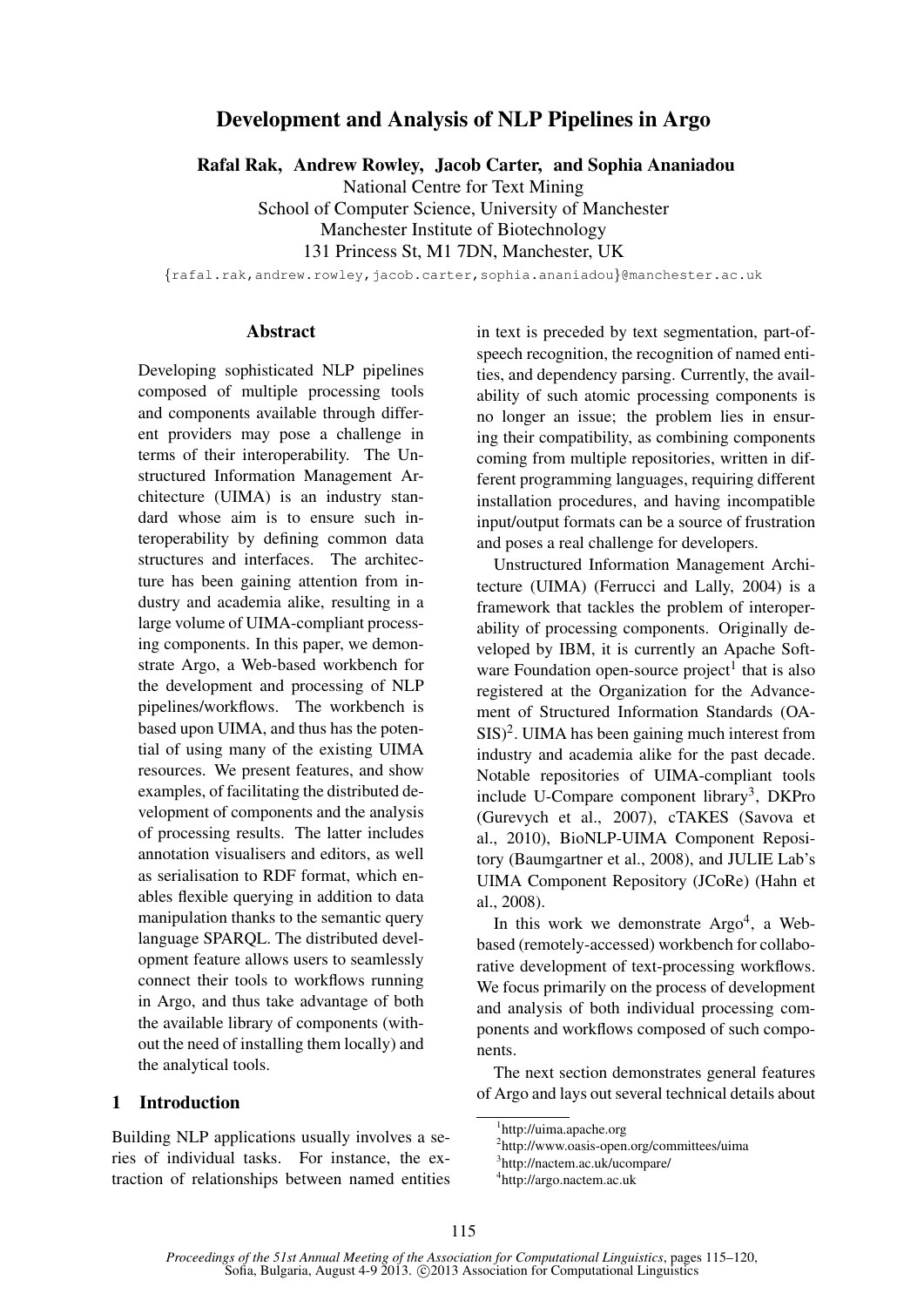UIMA that will ease the understanding of the remaining sections. Sections 3–5 discuss selected features that are useful in the development and analysis of components and workflows. Section 6 mentions related efforts, and Section 7 concludes the paper.

# 2 Overview of Argo

Argo comes equipped with an ever-growing library of atomic processing components that can be put together by users to form meaningful pipelines or workflows. The processing components range from simple data serialisers to complex text analytics and include text segmentation, part-ofspeech tagging, parsing, named entity recognition, and discourse analysis.

Users interact with the workbench through a graphical user interface (GUI) that is accessible entirely through a Web browser. Figure 1 shows two views of the interface: the main, resource management window (Figure 1(a)) and the workflow diagramming window (Figure 1(b)). The main window provides access to emphdocuments, *workflows*, and *processes* separated in easily accessible panels.

The *Documents* panel lists primarily userowned files that are uploaded (through the GUI) by users into their respective personal spaces on the remote host. Documents may also be generated as a result of executing workflows (e.g., XML files containing annotations), in which case they are available for users to download.

The *Workflows* panel lists users' workflows, i.e., the user-defined arrangements of processing components together with their settings. Users compose workflows through a flexible, graphical diagramming editor by connecting the components (represented as blocks) with lines signifying the flow of data between components (see Figure 1(b)). The most common arrangement is to form a pipeline, i.e., each participating component has at most one incoming and at most one outgoing connection; however, the system also supports multiple branching and merging points in the workflow. An example is shown in Figure 2 discussed farther in text. For ease of use, components are categorized into readers, analytics, and consumers, indicating what role they are set to play in a workflow. Readers are responsible for delivering data for processing and have only an outgoing port (represented as a green triangle). The role of an-



(a) Workflow management view



(b) Worflow diagram editor view

Figure 1: Screenshots of Argo Web browser content.

alytics is to modify incoming data structures and pass them onto following components in a workflow, and thus they have both incoming and outgoing ports. Finally, the consumers are responsible for serialising or visualising (selected or all) annotations in the data structures without modification, and so they have only an incoming port.

The *Processes* panel lists resources that are created automatically when workflows are submitted for execution by users. Users may follow the progress of the executing workflows (processes) as well as manage the execution from this panel. The processing of workflows is carried out on remote servers, and thus frees users from using their own processing resources.

## 2.1 Argo and UIMA

Argo supports and is based upon UIMA and thus can run any UIMA-compliant processing component. Each such component defines or imports *type systems* and modifies *common annotation structures* (CAS). A type system is the represen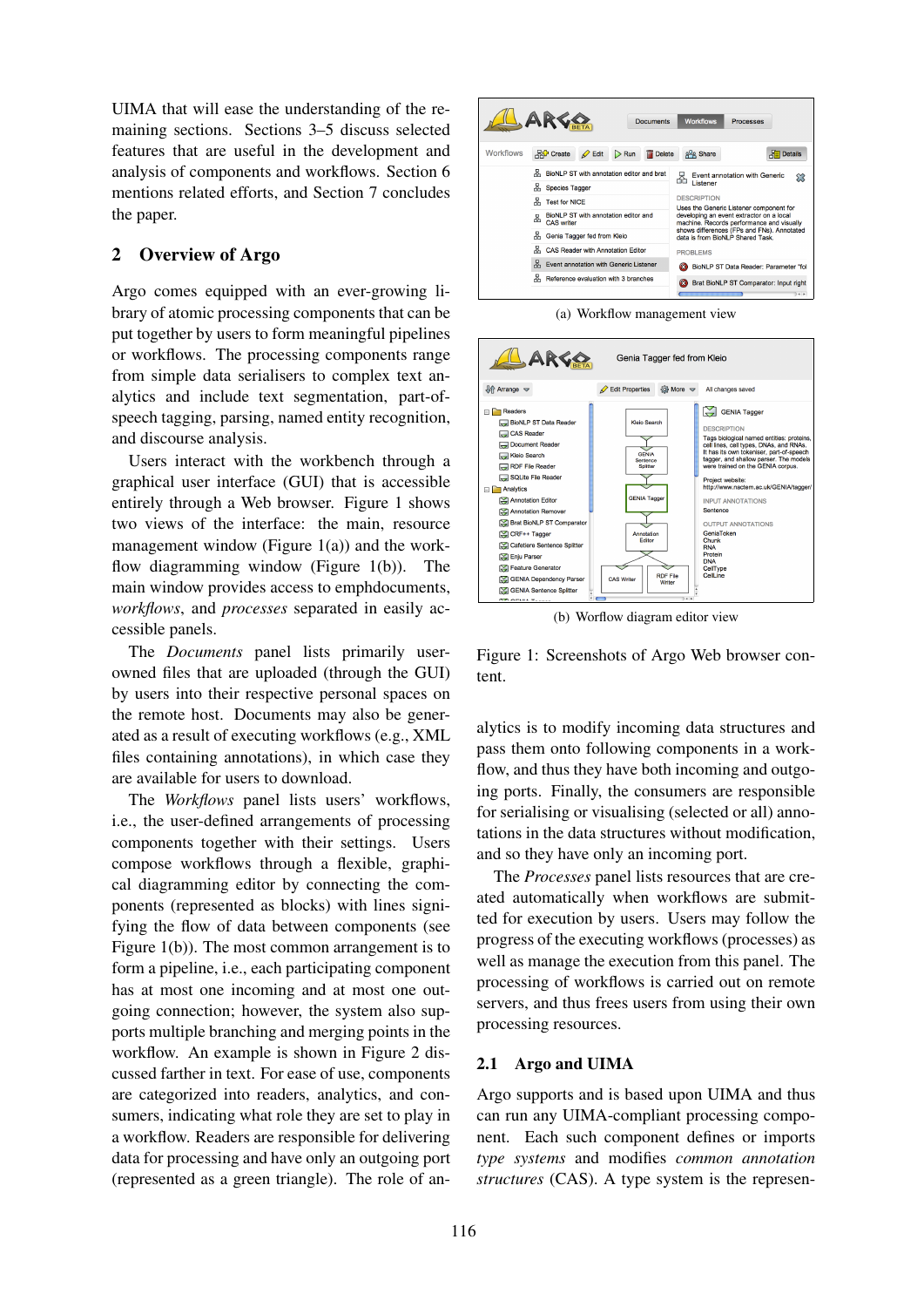tation of a data model that is shared between components, whereas a CAS is the container of data whose structure complies with the type system. A CAS stores *feature structures*, e.g., a token with its text boundaries and a part-of-speech tag. Feature structures may, and often do, refer to a *subject of annotation* (Sofa), a structure that (in textprocessing applications) stores the text. UIMA comes with built-in data types including primitive types (boolean, integer, string, etc.), arrays, lists, as well as several complex types, e.g., Annotation that holds a reference to a Sofa the annotation is asserted about, and two features, begin and end, for marking boundaries of a span of text. A developer is free to extend any of the complex types.

## 2.2 Architecture

Although the Apache UIMA project provides an implementation of the UIMA framework, Argo incorporates home-grown solutions, especially in terms of the management of workflow processing. This includes features such as workflow branching and merging points, user-interactive components (see Section 4), as well as distributed processing.

The primary processing is carried out on a multi-core server. Additionally, in order to increase computing throughput, we have incorporated cloud computing capabilities into Argo, which is designed to work with various cloud computing providers. As a proof of concept, the current implementation uses HTCondor, an open-source, high-throughput computing software framework. Currently, Argo is capable of switching the processing of workflows to a local cluster of over 3,000 processor cores. Further extensions to use the Microsoft Azure<sup>5</sup> and Amazon  $EC2^6$ cloud platforms are also planned.

The Argo platform is available entirely using RESTful Web services (Fielding and Taylor, 2002), and therefore it is possible to gain access to all or selected features of Argo by implementing a compliant client. In fact, the "native" Web interface shown in Figure 1 is an example of such a client.

### 3 Distributed Development

Argo includes a Generic Listener component that permits execution of a UIMA component that is running externally of the Argo system. It is primarily intended to be used during the development of processing components, as it allows a developer to rapidly make any necessary changes, whilst continuing to make use of the existing components available within Argo, which may otherwise be unavailable if developing on the developer's local system. Any component that a user wishes to deploy on the Argo system has to undergo a verification process, which could lead to a slower development lifecycle without the availability of this component.

Generic Listener operates in a reverse manner to a traditional Web service; rather than Argo connecting to the developer's component, the component connects to Argo. This behaviour was deliberately chosen to avoid network-related issues, such as firewall port blocking, which could become a source of frustration to developers.

When a workflow, containing a Generic Listener, is executed within Argo, it will continue as normal until the point at which the Generic Listener receives its first CAS object. Argo will prompt the user with a unique URL, which must be supplied to the client component run by the user, allowing it to connect to the Argo workflow and continue its execution.

A skeleton Java project has been provided to assist in the production of such components. It contains a Maven structure, Eclipse IDE project files, and required libraries, in addition to a number of shell scripts to simplify the running of the component. The project provides both a command-line interface (CLI) and GUI runner applications that take, as arguments, the name of the class of the locally developed component and the URL provided by Argo, upon each run of a workflow containing the remote component.

An example of a workflow with a Generic Listener is shown in Figure 2. The workflow is designed for the analysis and evaluation of a solution (in this case, the automatic extraction of biological events) that is being developed locally by the user. The reader (BioNLP ST Data Reader) provides text documents together with gold (i.e., manually created) event annotations prepared for the BioNLP Shared Task<sup>7</sup>. The annotations are selectively removed with the Annotation Remover and the remaining data is sent onto the Generic Listener component, and consequently, onto the developer's machine. The developer's task is to

<sup>5</sup> http://www.windowsazure.com

<sup>6</sup> http://aws.amazon.com/ec2

<sup>7</sup> http://2013.bionlp-st.org/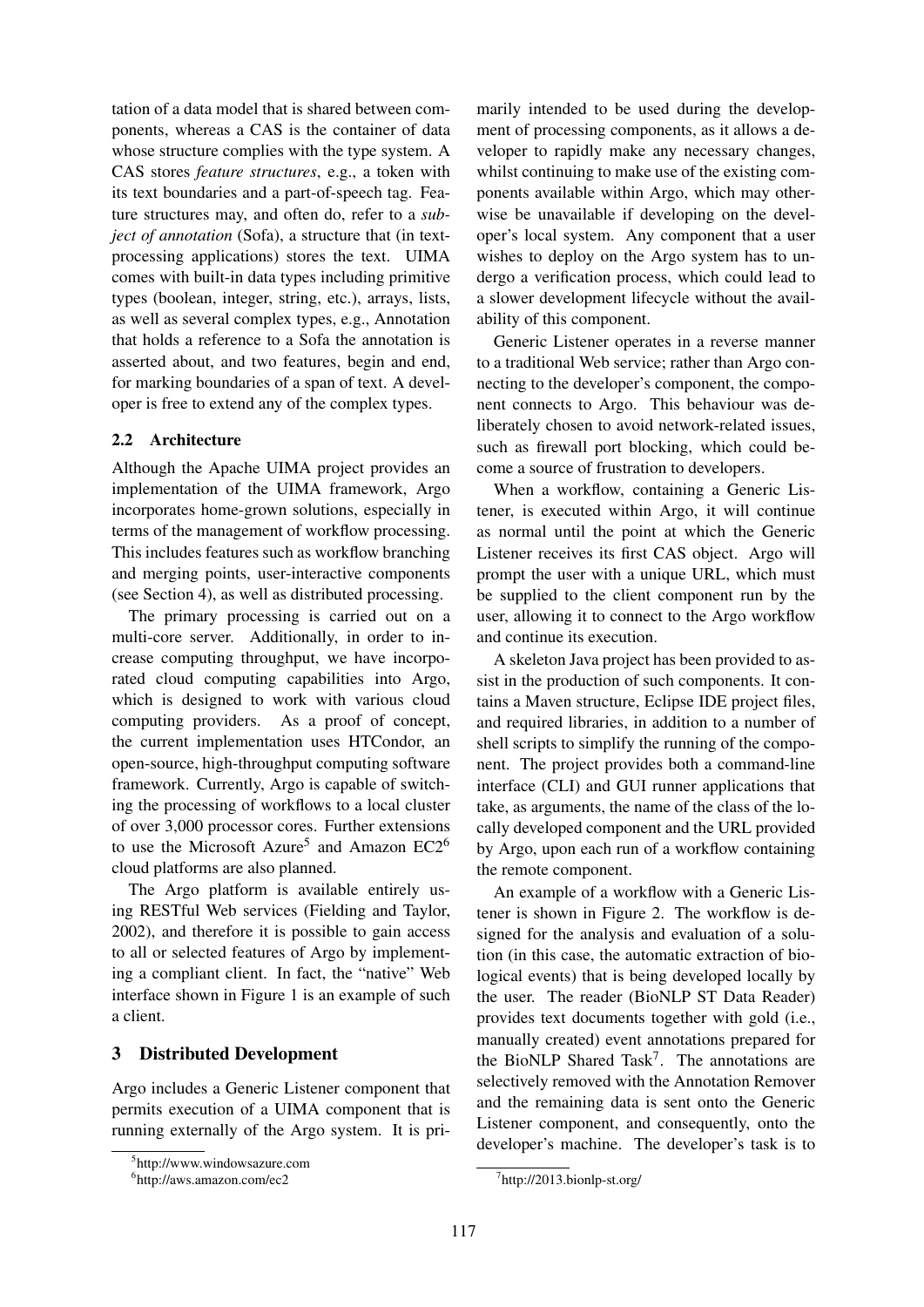

Figure 2: Example of a workflow for development, analysis, and evaluation of a user-developed solution for the BioNLP Shared Task.

connect to Argo, retrieve CASes from the running workflow, and for each CAS recreate the removed annotations as faithfully as possible. The developer can then track the performance of their solution by observing standard information extraction measures (precision, recall, etc.) computed by the Reference Evaluator component that compares the original, gold annotations (coming from the reader) against the developer's annotations (coming from the Generic Listener), and saves these measures for each document/CAS into a tabular-format file. Moreover, the differences can be tracked visually though the interactive Brat BioNLP ST Comparator component, discussed in the next section.

#### 4 Annotation Analysis and Manipulation

Traditionally, NLP pipelines (including existing UIMA-supporting platforms), once set up, are executed without human involvement. One of the novelties in Argo is an introduction of *userinteractive components*, a special type of analytic that, if present in a workflow, cause the execution of the workflow to pause. Argo resumes the execution only after receiving input from a user. This feature allows for manual intervention in the otherwise automatic processing by, e.g., manipulating automatically created annotations. Examples of user-interactive components include Annotation Editor and Brat BioNLP ST Comparator.

The Brat BioNLP ST Comparator component



Figure 3: Example of an annotated fragment of a document visualised with the Brat BioNLP ST Comparator component. The component highlights (in red and green) differences between two sources of annotations.



Figure 4: Example of manual annotation with the user-interactive Annotation Editor component.

expects two incoming connections from components processing the same subject of annotation. As a result, using brat visualisation (Stenetorp et al., 2012), it will show annotation structures by laying them out above text and mark differences between the two inputs by colour-coding missing or additional annotations in each input. A sample of visualisation coming from the workflow in Figure 2 is shown in Figure 3. Since in this particular workflow the Brat BioNLP ST Comparator receives gold annotations (from the BioNLP ST Data Reader) as one of its inputs, the highlighted differences are, in fact, false positives and false negatives.

Annotation Editor is another example of a userinteractive component that allows the user to add, delete or modify annotations. Figure 4 shows the editor in action. The user has an option to create a span-of-text annotation by selecting a text fragment and assigning an annotation type. More complex annotation types, such as tokens with part-of-speech tags or annotations that do not refer to the text (meta-annotations) can be created or modified using an expandable tree-like structure (shown on the right-hand side of the figure), which makes it possible to create any annotation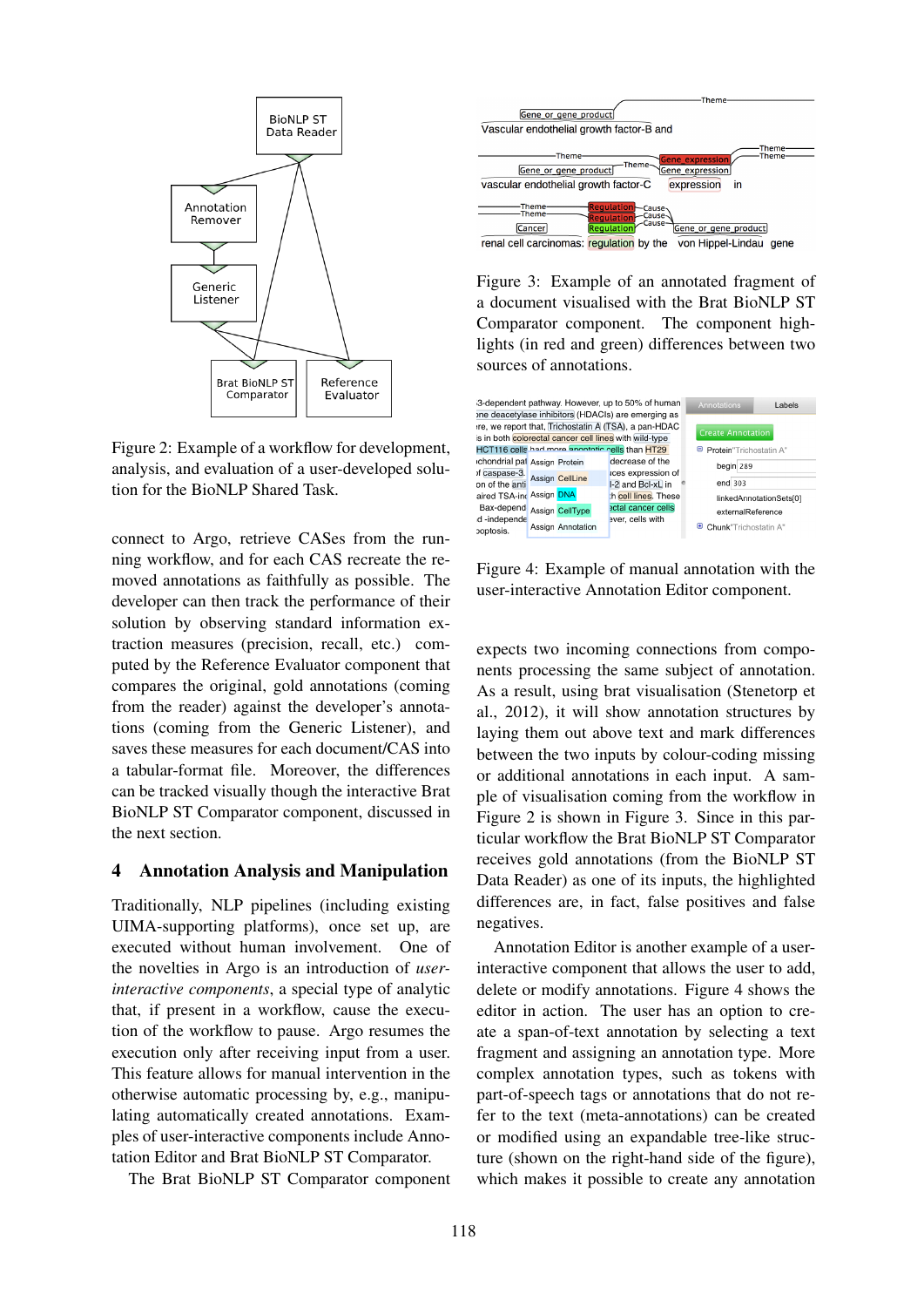

Figure 5: Example of (a) a SPARQL query that returns biological interactions; (b) a fragment of retrieved results; and (c) a SPARQL query that creates new UIMA feature structures. Namespaces and data types are omitted for brevity.

structure permissible by a given type system.

# 5 Querying Serialised Data

Argo comes with several (de)serialisation components for reading and storing collections of data, such as a generic reader of text (Document Reader) or readers and writers of CASes in XMI format (CAS Reader and CAS Writer). One of the more useful in terms of annotation analysis is, however, the RDF Writer component as well as its counterpart, RDF Reader. RDF Writer serialises data into RDF files and supports several RDF formats such as RDF/XML, Turtle, and N-Triple. A resulting RDF graph consists of both the data model (type system) and the data itself (CAS) and thus constitutes a self-contained knowledge base. RDF Writer has an option to create a graph for each CAS or a single graph for an entire collection. Such a knowledge base can be queried with languages such as SPARQL<sup>8</sup>, an official W3C Recommendation.

Figure 5 shows an example of a SPARQL query that is performed on the output of an RDF Writer in the workflow shown in Figure 1(b). This workflow results in several types of annotations including the boundaries of sentences, tokens with part-of-speech tags and lemmas, chunks, as well as biological entities, such as DNA, RNA, cell line and cell type. The SPARQL query is meant to retrieve pairs of seemingly interacting biological entities ranked according to their occurrence in the entire collection. The interaction here is (naïvely) defined as co-occurrence of two entities in the same sentence. The query includes patterns for retrieving the boundaries of sentences (syn:Sentence) and two biological entities (sem:NamedEntity) and then filters out the crossproduct of those by ensuring that the two en-

<sup>8</sup> http://www.w3.org/TR/2013/REC-sparql11-overview-20130321/